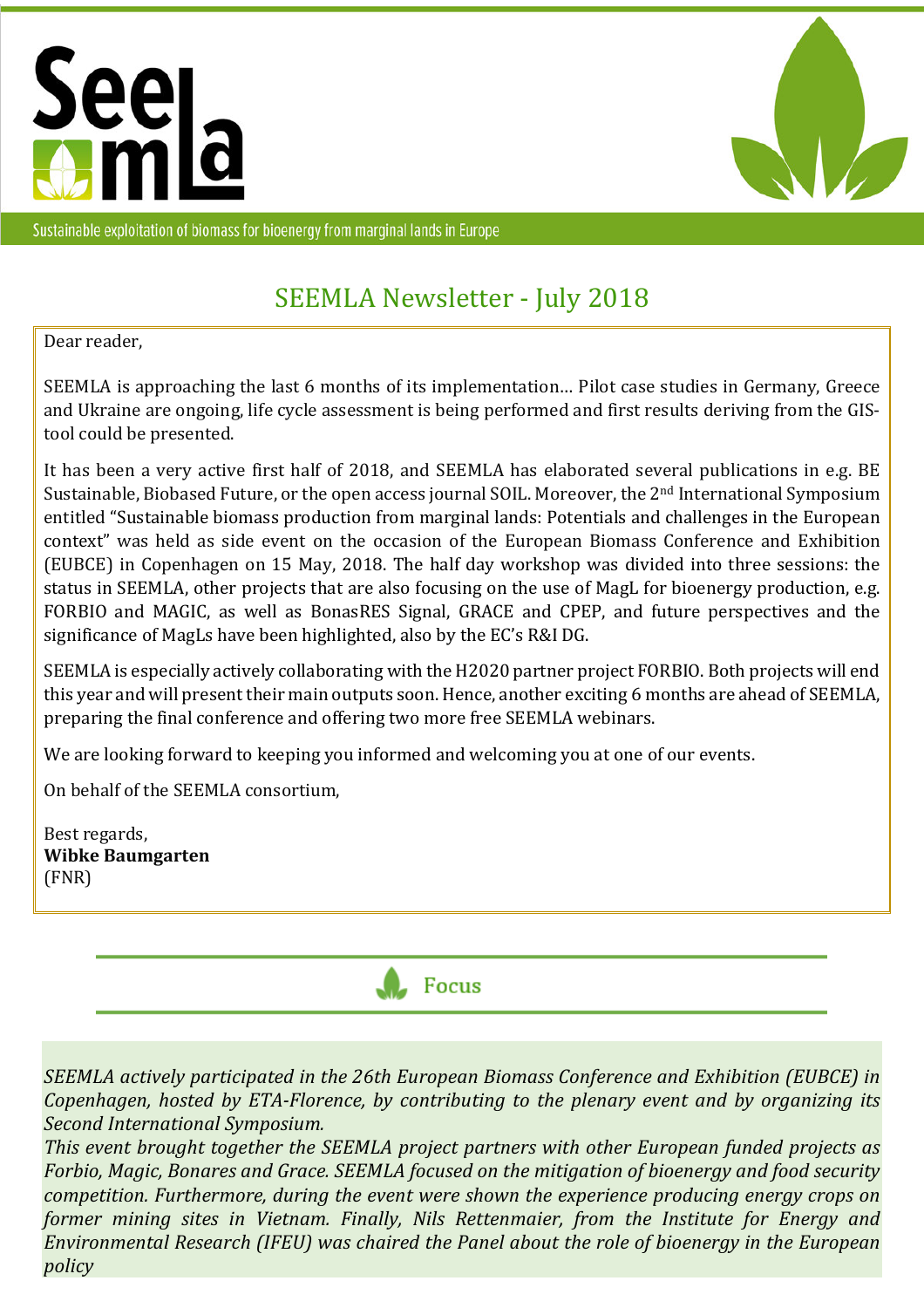*In the following you can find the plenary contribution and a report about the Second International Symposium.* 

**REVEALING BIOENERGY POTENTIALS: MAPPING MARGINAL LANDS IN EUROPE: THE SEEMLA GIS-TOOL** 





Marginal land (MagL) use for biomass production has received a lot of attention in the past decades. This alternative land use is free from conflicts with food crops, however it presents multiple challenges. The major issue to be resolved is the definition of marginal lands, which varies between disciplines and is often determined based on management goals. Moreover, concerns over the impacts of MagL use on environment, ecosystem services and sustainability have to be addressed.

In response to these issues, the SEEMLA approach proposes an algorithm and tools to support MagLs identification and mapping, as well as the assessment of their potential for biomass production. The SEEMLA algorithm assesses land marginality using the Muencheberg Soil Quality Rating (M-SQR) developed by Mueller et al. (2007). The algorithm also incorporates criteria to eliminate MagLs that may not be exploitable for bioenergy due to ecological and environmental issues or regulatory and legal restrictions or constraints posed by national or EU policies applied. Finally, MagL which is suitable for bioenergy production is categorized based on climatic zone and crop suitability.

Alternative exploitation scenarios are developed for each class of MagL. Life Cycle Assessment (LCA) will determine the sustainability of each scenario, considering also the results of the pilot sites that have been established in Germany, Greece and Ukraine.

### **Purpose of the work and approach**

The SEEMLA project aims to develop an approach for the reliable and sustainable exploitation of biomass from marginal lands (MagL), which are neither used for food nor for feed production and are not posing any environmental threat. The SEEMLA algorithm was developed to that end.

The first step was to define MagL in a clear and objective manner based on land productivity. This was provided by the M-SQR which incorporates soil quality, topography (slope) and climate (soil thermal & moisture regimes). M-SQR scores range from 0 (very poor soil conditions) to 100 (very good soil conditions). Considerations regarding e.g. nature protection or restrictions posed by other applied policies, were translated into elimination criteria to identify MagL that can be used for bioenergy production. The ecological requirements of specific bioenergy crops were then investigated in order to determine which crops are suitable for each MagL according to marginality type. A GIS tool and a web platform (http://www.seemla.eu/wa/) were developed to support this process. Also pilot sites were established in order to provide insight into the requirements, constraints and cost-efficiency of cultivating bioenergy crops in Germany, Greece and Ukraine.

The economic evaluation and overall Life Cycle Assessment (LCA) will provide the necessary input for the sustainability assessment of the exploitation scenarios of each class of MagL. The scenarios include the most common exploitation practices of each final bioenergy crop product and in addtition the energy crop are categorized along with their key elements to reflect three priorities: environmental, economic and logistic.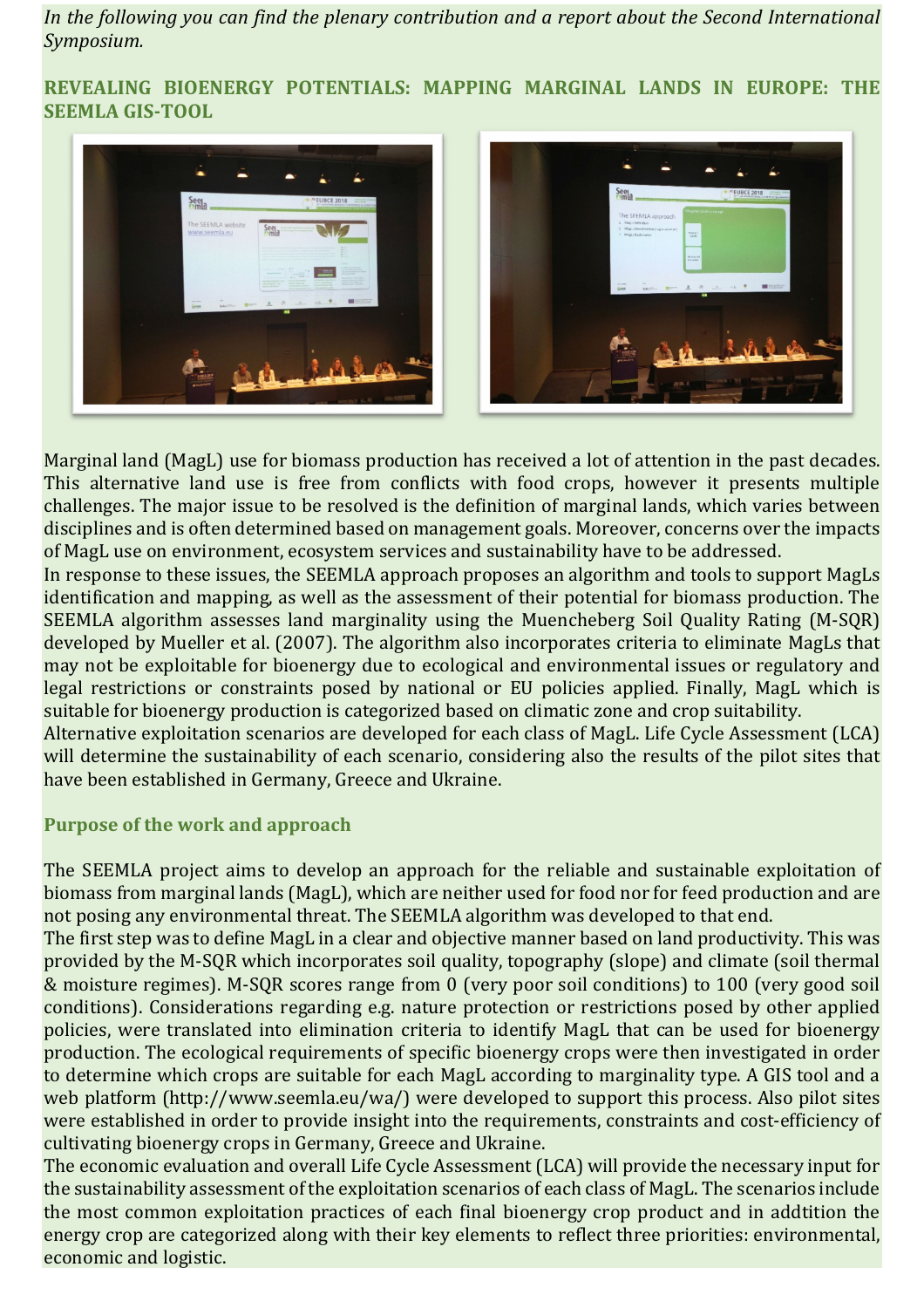#### **Scientific innovation and relevance**

The SEEMLA approach is an integrated set of processes, analyses and tools that incorporates environmental, ecological, social, economic and biophysical criteria. It addresses the need to assess biomass potentials and land availability at local, regional, national or EU level by taking into account aspects of resources mapping and biomass logistics.

Furthermore, the SEEMLA approach incorporates the development of exploitation scenarios for MagL types and the sustainability assessment of each one, in order to support land use planning (policy development) at regional, national and international level.

#### **Preliminary results and conclusions**

Approximately 45% of the total EU area are considered marginal (220 Mha) but only 13% can be used for biomass production (63 Mha), based on the preliminary results of the SEEMLA GIS tool. The remaining 32% are not considered exploitable due to various constraints. This percentage may be even smaller when data validation and crosschecking with field observations will be completed.

 The results from the pilot sites will provide data on the cost-efficiency of cultivating MagL for biomass as well as data for the LCA that will result in the sustainability assessment process of the exploitation scenarios. Issues related to the accuracy of the results are still under investigation, which will be addressed during the sensitivity and uncertainty analysis in order to optimize the GIS tool. However, based on the preliminary results, the overall area of MagL availability for biomass production after further investigation is expected to be sufficient to sustain biomass production at industrial scale in Europe.

*Authors: Spyridon Galatsidas (Department of Forestry and Management of the Environment and Natural Resources, Democritus University of Thrace), Nikolaos Gounaris (Duth), Despoina Vlachaki (Duth), Elias Dimitriadis (Duth), Fotios Kiourtsis (Damt), Dimitris Keramitzis (Damt), Werner Gerwin (BTU), Frank Repmann (BTU), Nils Rettenmaier (IFEU), Guido Reinhard (IFEU), Vadym Ivanina (IBC&SB), Oleksandr Hanzhenkof (IBC&SB), Iryna Gnap (Salix Energy Ltd), Konstantin Bogatov (Salix Energy Ltd), Federica Barbera (Legambiente), Christiane Volkmann (FNR), Wibke Baumgarten (FNR)* 

### **THE SECOND SEEMLA INTERNATIONAL SYMPOSIUM AT EUBCE 2018**



The 2nd SEEMLA International Symposium was held in Copenhagen on 15th May during the EUBCE, the 26th European Biomass Conference organised by ETA Florence.

The symposium was divided into three panels: the first one on the SEEMLA project and its interim results, the second one on other projects in the field of marginal land and the third one on policies around bioenergy and marginal lands.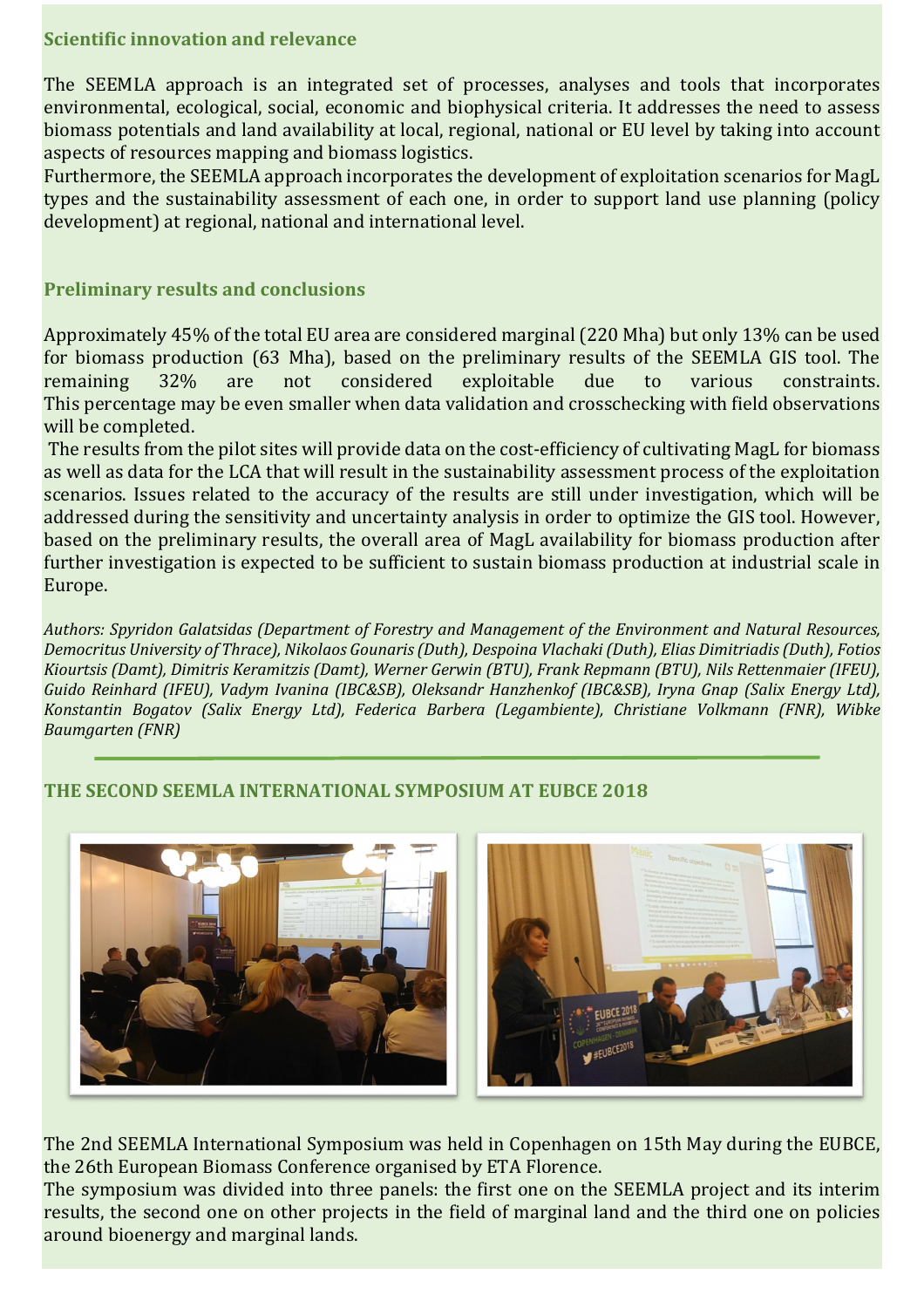In the first panel, the results achieved by the project during the first two years were illustrated, highlighting the so-called "SEEMLA approach", an integrated set of processes, analyses and tools that incorporate environmental, ecological, social, economic and biophysical criteria, with its main objective: the biomass production avoiding the "food vs. fuel" conflict.

The SEEMLA approach, implemented by the project, started with the identification and mapping of the marginal lands in Europe and then assessed the yield potential of bioenergy crops grown on marginal lands.

One of the aspects which was addressed was related to the environmental and socio-economic impacts of bioenergy from lignocellulosic crops grown on marginal land in Europe, which were examined through the Life Cycle Assessment tool, supplemented by a Life Cycle Environmental Impact Assessment (LC-EIA), and able to adequately address local environmental impacts.

Another useful tool - and one of the most challenging parts which was realized by the project - is the SEEMLA Web application which provides assistance on the identification of marginal lands and its exploitation potential for biomass production.

The web application works as an M-SQR calculator for localized assessments: the assessment of the soil is measured, the application calculates the M-SQR value and determines whether the land is marginal and which bioenergy crops can be grown on this specific parcel.

The second panel involved other European and national projects related to the issue of bioenergy. These included representatives from FORBIO (Fostering sustainable feedstock production for advanced biofuels on underutilised land in Europe), MAGIC (MArginal Lands for Growing Industrial Crops), GRACE (GRowing Advanced Industrial Crops on marginal lands for biorEfineries), SIGNAL (Sustainable intensification of agriculture through agroforestry in Germany), and a project on the "Cultivation of energy crops on former mining sites in Vietnam".

The last panel focused on policies: first, Maria Georgiadou, from the Renewable Energy Sources Unit of the European Commission (DG Research & Innovation) provided the European point of view on clean energy innovation and about opportunities and challenges for bioenergy & renewable fuels in the European context. The symposium ended with an open discussion, which involved the key representatives of the meeting.

In all three panels, it became clear that further research is necessary since there is still a number of challenges connected with marginal lands. The moderator of the panel identified the following three ones:

First of all, marginal land needs to be defined (which is far from easy) and identified in a spatially explicit manner using GIS tools. As said above, the SEEMLA GIS tool aims exactly to quantify and localise marginal lands in Europe, using biophysical criteria to map them. By the way, there is still a big remaining challenge which is to identify unused marginal land since only unused marginal land is 'iLUC-free', i.e. doesn't lead to conflicts with food and feed production.

Secondly, agronomists and plant breeders need to identify and provide suitable crops and varieties that can with the harsh growing conditions on marginal land. A successful cultivation of non-food crops is the cornerstone of a successful value chain. This can be regarded as a bottom-up approach from the field to the market.

However, thirdly, it is also necessary to take a top-down view from a market perspective (in terms of biomass composition and quality) back to the field in order to select suitable crops for which there is a market demand.

Today, we are in a chicken-and-egg situation: there is relatively little cultivation of perennial crops because farmers need long-term contracts with biomass users, which in turn don't consider using perennial crops because there are only small quantities of such biomass available. With regard to marginal land, biomass logistics play a crucial role since it is expected that marginal land is often scattered in the landscape, consisting of small plots and not properly connected to the road network. This might require extra efforts regarding storage (e.g. technical drying and pelleting) which increase costs for the biomass user.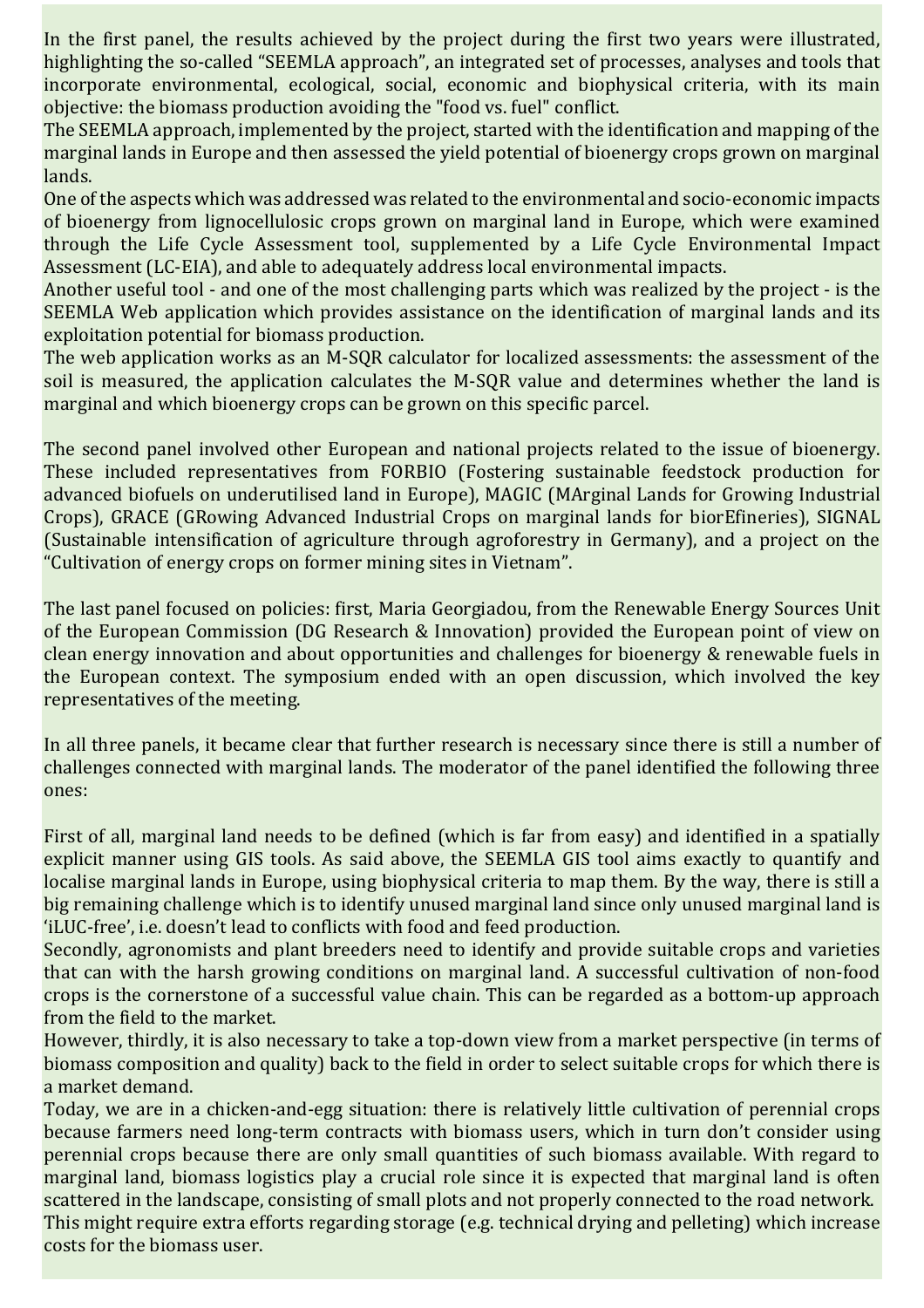Another important conclusion is related to the environmental assessment. The discussion showed that bioenergy from marginal lands can provide potentials for climate change mitigation together with comparatively low (other) environmental impacts – as far as typical LCA impact categories are concerned. However, LCA is not (yet) able to adequately address local environmental impacts, e.g. negative impacts on biodiversity, water and soil. Thus, a potential conflict between climate change mitigation and prevention of (further) biodiversity loss was identified. That means decision makers should not only take into consideration the Paris Agreement but also lower the rate of biodiversity loss, a planetary boundary which humanity has already transgressed.



## **Seemla survey invitation: tell us about your experience about marginal lands and biomass exploitation**

Dear friends, we invite you to participate in a brief survey regarding the exploitation strategy of marginal land for bioenergy purposes. The purpose of this questionnaire is to get feedback on the approach developed through the SEEMLA project.

Please click the link below to go to the survey web site (or copy and paste the link into your Internet browser).

**https://ec.europa.eu/eusurvey/runner/SEEMLASurvey2018**

The questionnaire will be open until 06/08/2018 so please provide your input before that time. Your participation in the survey is completely voluntary and all of your responses will be kept confidential. Thank you very much for your time and cooperation!

### **Mapping marginal land for bioenergy: the SEEMLA approach**

"Biobased future", a newsletter from the International Energy Agency (IEA) published an article about "Mapping marginal land for bioenergy: the SEEMLA approach".

Thanks to the authors: S. Galatsidas, N. Gounaris, D. Vlachaki, E. Dimitriadi from the Democritus University of Thrace, and C. Volkmann, FNR.

Read the article **HERE**

## **BE-Sustainable magazine: Unveiling the bioenergy potential of marginal lands through geospatial analysis**

BE-Sustainable has just published an article about the SEEMLA GIS-tool, entitled "unveiling the bioenergy potential of marginal lands through geospatial analysis".

Thanks to our partners for their contribution*:* Dr. Spyridon Galatsidas, DUTH, Greece; Nikos Gounaris, DUTH, Greece; Despoina Vlachaki, DUTH, Greece; Elias Dimitriadis, DUTH, Greece; Dr. Christiane Volkmann, FNR, Germany; Dr. Wibke Baumgarten, FNR, Germany. Click **HERE** to read the article.

### **Seemla keynote speech was held during the "Industrial Crops in Evros" workshop (Orestiada, Greece)**

On 14 March 2018, the Department of Biomass of the Centre for Renewable Energy Sources and Saving (CRES) of Greece, in collaboration with the Faculty of Agricultural Sciences and Forestry of Democritus University of Thrace, organised a workshop about **"**Industrial crops in Evros prefecture". The workshop took place in the framework of the projects *Magic* "Marginal lands for Growing Industrial Crops" and *PANACEA* 'Non Food Crops for a EU Bioeconomy" and Decentralised Administration of Macedonia and Thrace-**DAMT** was invited to participate with a presentation about the SEEMLA project. **READ MORE**